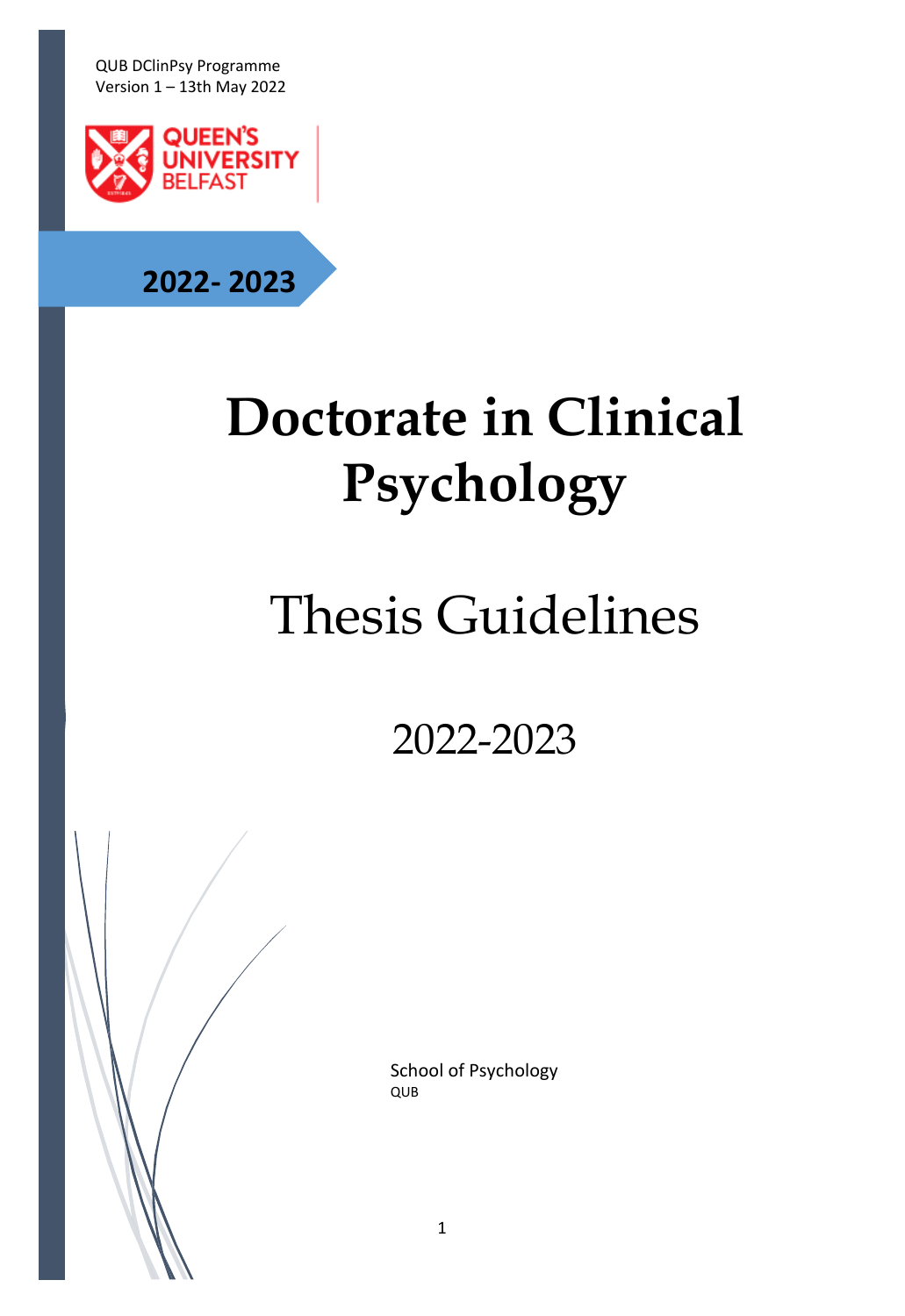## Table of Contents

| Page           | <b>Section</b>                      |
|----------------|-------------------------------------|
|                |                                     |
| 3              | Structure of the Thesis Submission  |
| $\overline{4}$ | <b>Extended Literature Review</b>   |
| 6              | Large Scale Research Project        |
| 10             | Submission and Viva Voce Assessment |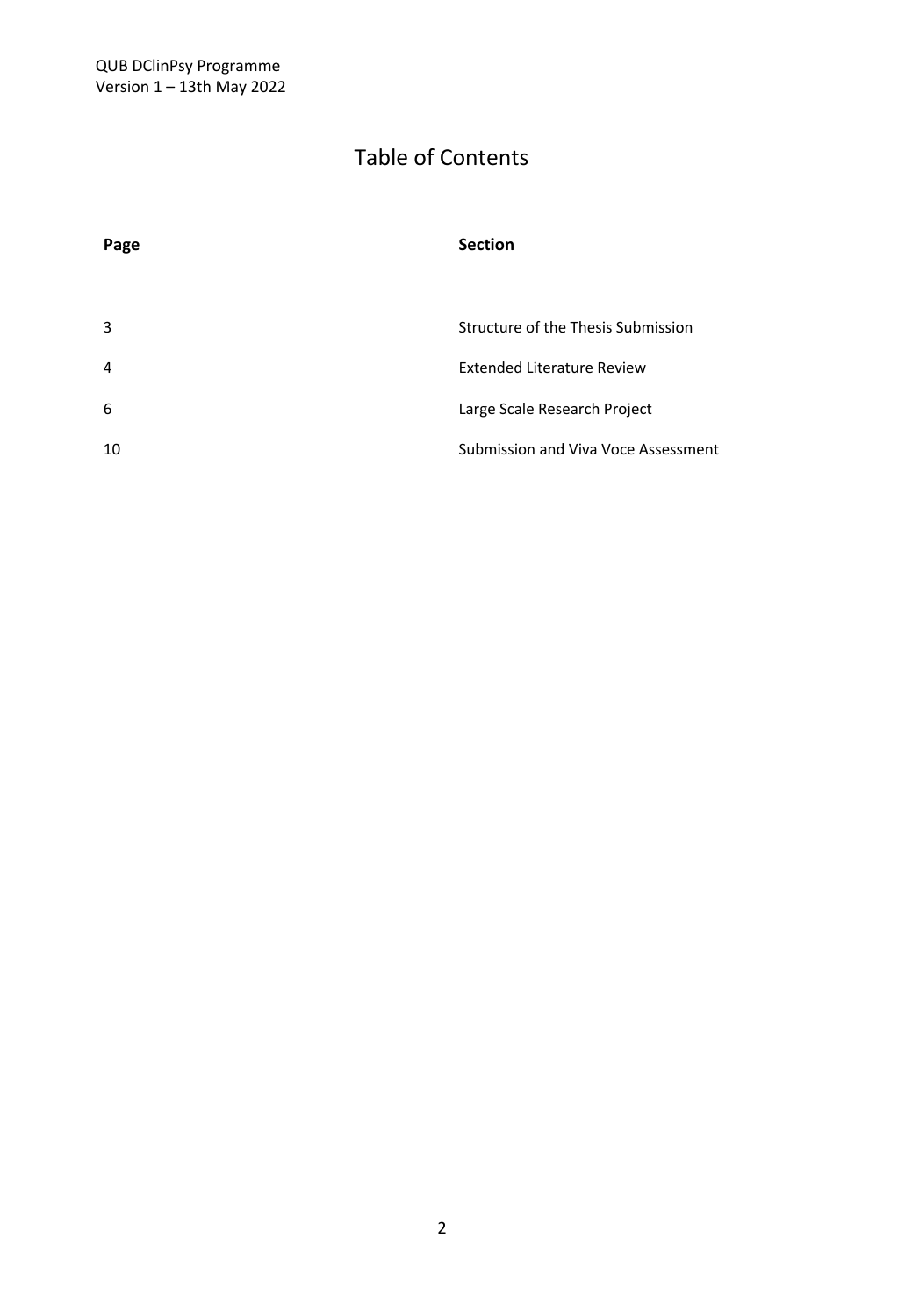#### Structure of the Thesis Submission

As part of progression through the Doctorate in Clinical Psychology Programme, all trainees are required to submit a thesis for examination at a viva voce during the final year of the programme.

The thesis should be written in the English language and should not exceed 40,000 words (excluding references and appendices).

The layout for submission of the thesis should be:

Front Matter: Cover page (including the thesis title, the author's full names, degrees, School, the degree for which the thesis is offered, and the date of submission), Contents page, List of abbreviations used (where appropriate).

**Section 1**: An Extended Literature Review, prepared as a manuscript for submission to a named journal.

**Section 2**: The Large Scale Research Project prepared as a manuscript for submission to a named journal.

**Section 3**: Technical Appendix for the Extended Literature Review.

**Section 4**: Technical Appendix for the Large Scale Research paper.

**Section 5**: Reflective Appendix.

**Section 6**: A poster presentation detailing key information about the Large Scale Research Project.

**Section 7**: A copy of the instructions for authors from the named journal for the Extended Literature Review.

**Section 8**: A copy of the instructions for authors from the named journal for the Large Scale Research Project paper.

**Section 9**: Evidence of ethics and governance approval from the appropriate bodies.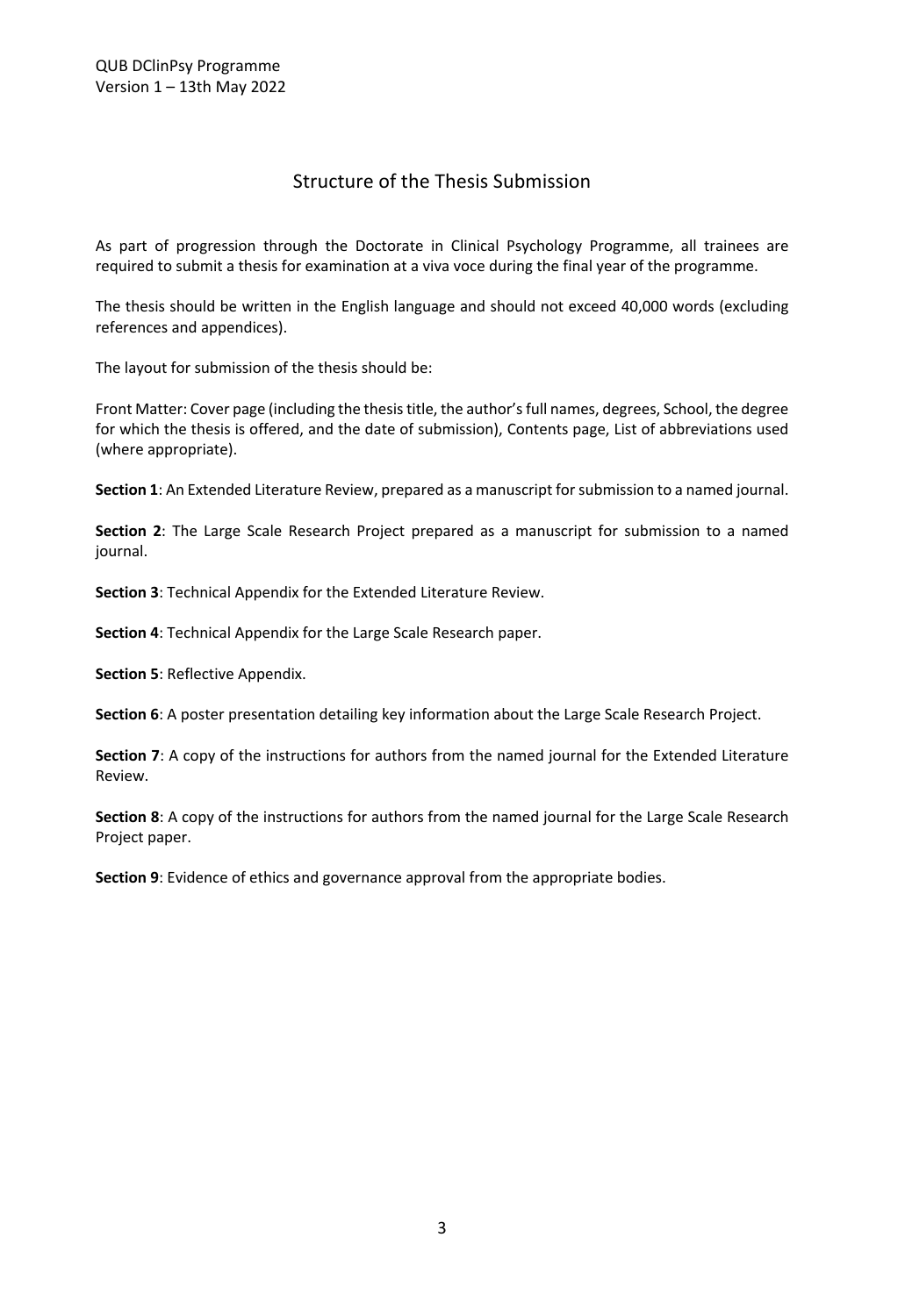### Extended Literature Review

As part of their doctoral thesis trainees are required to complete an Extended Literature Review (ELR) that should be between 4000-7000 words. Along with the Large Scale Research Project (LSRP), the ELR will form a major part of the thesis. Both the ELR and the LSRP will constitute separate chapters of the thesis, and both will be examined during the *viva voce* examination.

The overarching purpose of this literature review is to: (1) Detail the evidence in the extant scientific literature regarding the thesis' subject area, (2) Critically evaluate and synthesize this evidence to provide an overall summary of what is currently known, and (3) identify needs and gaps in the literature which set the stage for the thesis project.

The literature review will be similar to introduction sections for peer reviewed journal articles in terms of structure and content with the key difference being the depth of analysis and detail that the thesis is expected to provide. In essence, the literature review is the trainee's opportunity to demonstrate to their examiners that they have an adequate understanding of the evidence base and a mastery of it that is sufficient to allow the identification of its critical needs. This review will allow the trainees to conduct a critical appraisal of the literature that is relevant to the background of their project.

Typically, the literature review will build on the literature review included in the trainee's LSRP Proposal. It will typically be a narrative summary of the research evidence using informal or subjective methods to collect and interpret the relevant studies. Efforts should be made to evaluate and integrate the material, rather than simply restate it. Reference should be made to the underlying theoretical perspectives that have guided the body of research evidence and how these theoretical underpinnings can be evolved moving forward.

Whilst the search of the literature needs to be comprehensive, unlike a systematic review it does not aim to be exhaustive. The methods used to identify the included research are not described in detail in the review and inclusion or exclusion criteria do not need to be specified. The replicability of the search process is not the focus, rather the author seeks to demonstrate their understanding and present their work in the context of what has preceded it. The conclusion of the extended literature review should aim to provide a fresh perspective on the research topic of interest and help justify the importance of the LSRP.

The ELR should be written in line with the guidance for submission to a peer-reviewed academic journal of the trainee's choosing. It should have a brief Introduction section that outlines the purpose of the review and a Conclusion section at the end that draws the key points together. A complete and correctly formatted reference section should also be included.

The following examples of narrative reviews relating to clinical health psychology are illustrative of the scope, depth and critical analysis that is expected of the extended literature review:

Wilshire, C. E., & Ward, T. (2016). Psychogenic explanations of physical illness: Time to examine the evidence. *Perspectives on Psychological Science*, 11(5), 606-631. https://doi.org/10.1177/1745691616645540

Carson AJ, Brown R, David AS, et al. (2012). Functional (conversion) neurological symptoms: research since the millennium. *Journal of Neurology, Neurosurgery & Psychiatry*, 83, 842-850. http://dx.doi.org/10.1136/jnnp-2011-301860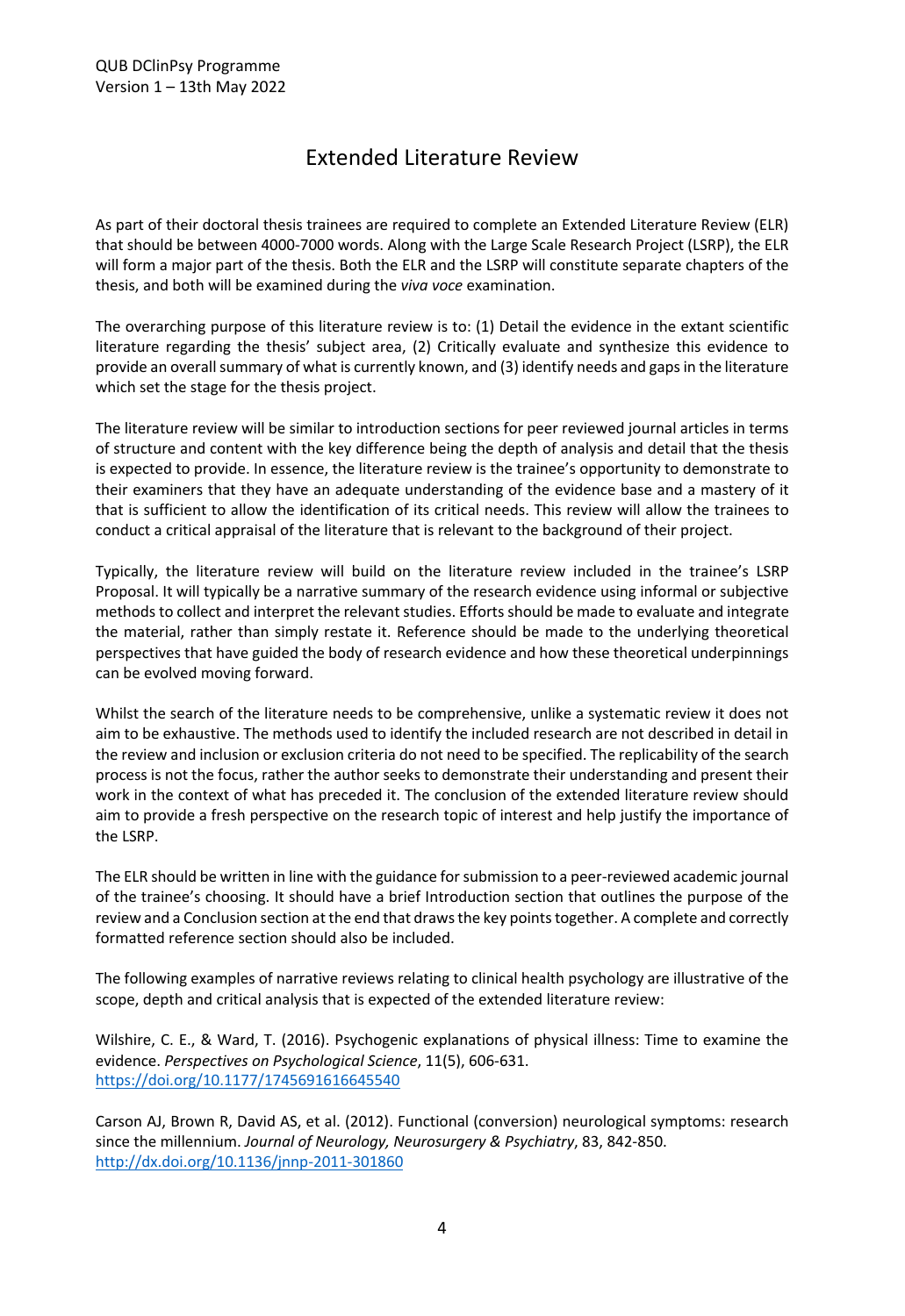Guidance that may be useful for writing effective scientific reviews can be found across the published literature. Some examples include:

- The journal *Nature*'s guide:
	- o https://www.nature.com/articles/d41586-020-03422-x
- The University of Michigan Library's Research Guide o https://guides.lib.umich.edu/c.php?g=283300&p=2915110
- Pautasso's (2013) PLoS article on writing a literature review
	- o https://www.ncbi.nlm.nih.gov/pmc/articles/PMC3715443/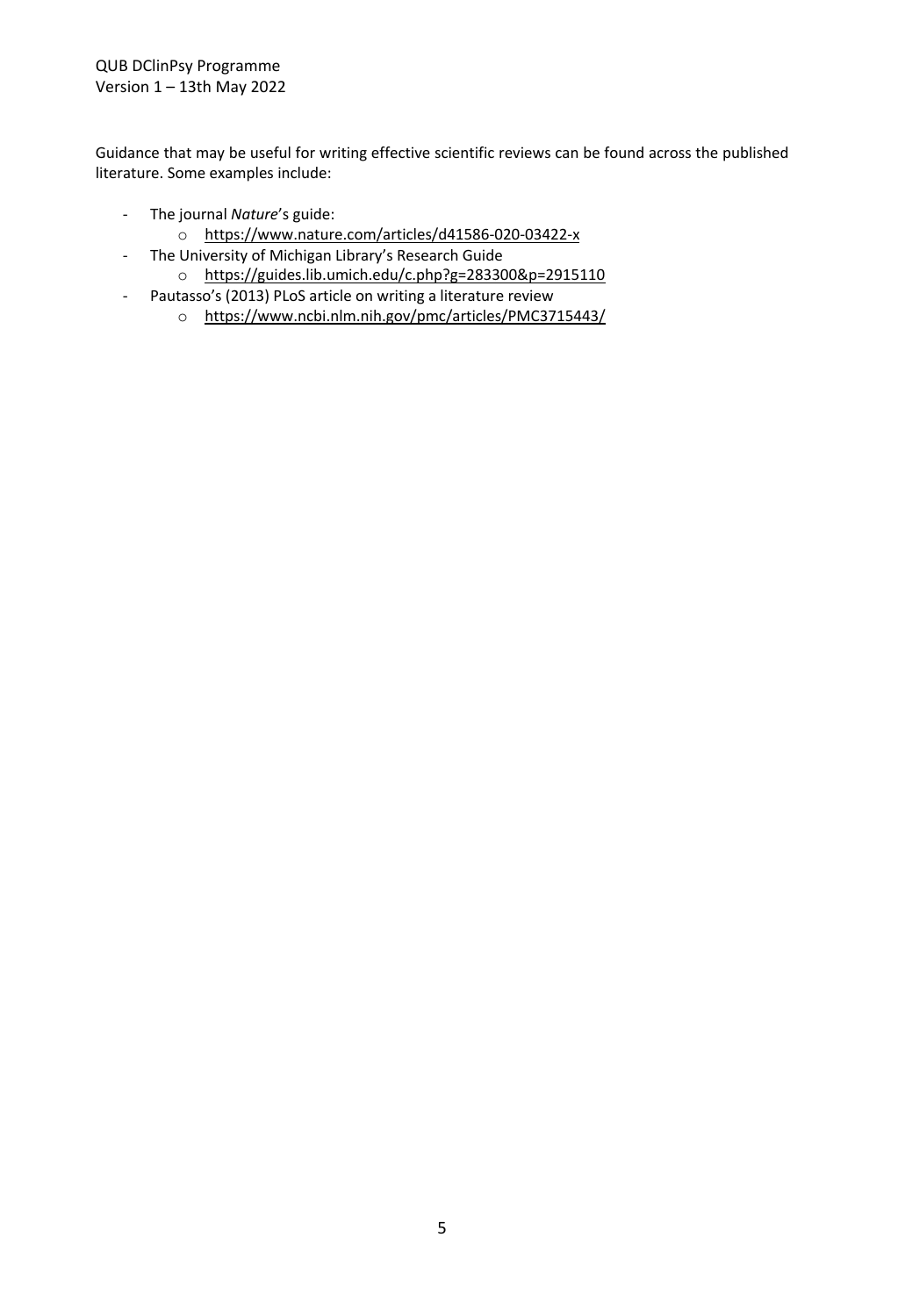### Large Scale Research Project

The large-scale project is to be written up in the format of a named journal paper, as intended for publication. You must name the intended journal and write your paper in line with the instructions or guidance for authors for that journal (a copy of the journal's guidance for authors is to be included in an appendix). Furthermore, all pages should be numbered and the left hand margin should be sufficient to allow for future binding. The named journal must be agreed with your Research Supervisors prior to writing of the paper.

A typical format for a research paper includes each of the following sections: TITLE, ABSTRACT, INTRODUCTION, METHODS, RESULTS, DISCUSSION, REFERENCES.

As noted earlier, this may vary. It may for example, be appropriate to include a "Comment" / "Discussion " of your results in stages, followed by a final "Conclusions" section (for example if there are several discrete parts/questions addressed by the study), rather than presenting all your results together. This may especially be the case if there are lots of results - the reader will have forgotten/lost sight of what they were by the time they get to reading your interpretation of them. Similarly, dividing your Method section into participants/design/ apparatus/materials /procedure may not be appropriate for all methodologies. The format and structure is there to facilitate, not constrain, understanding of the substance of your research.

#### **Title and Abstract**

The title should inform the reader, simply and succinctly, of what your paper is about. It should include keywords, such as the issue addressed / key variables manipulated / participants etc.

The abstract is crucially important. Not only does it create the first impression of the quality of your paper and research, but it inspires (or fails to inspire) interest in the paper and offers the framework on which to hang the ensuing details. It is often easy to "lose sight of the wood for the trees" in a paper, and the abstract offers a very explicit picture before proceeding forth!

In a few sentences the reason for the research should be made clear. The nature of the procedures/methodology should be indicated. The results should be clearly summarised (without means, statistics etc.) or overviewed, and the nature of the interpretation/ meaning indicated or foreshadowed. You must follow the length, style and structure of abstract as indicated in your named journal.

#### **Introduction**

Many people confuse an Introduction with writing an essay review of an area. This is not appropriate, as the reader is launched into a method section without any clear idea of what particular questions are being asked, or the rationale behind them, in the case of your specific research project.

The primary function of an introduction is to introduce your research; the review of previous research is only important in so far as it helps in this. Essentially, in this section you need to make explicit the questions/hypotheses addressed by your paper, and the rationale behind them. It is in offering the rationale behind your research questions (e.g. testing a theory, exploring an association between some variables in a given population, evaluating the outcome of an intervention) that a synthesis of the research and knowledge base which has informed your hypotheses should be offered. It may also be important to justify and offer the rationale behind the methodology employed at this stage (especially if it is novel, untried, has a relatively brief history, or is not commonly familiar). The synthesis of the knowledge base should be succinct. Refer the reader to other review papers of an area/theory/ if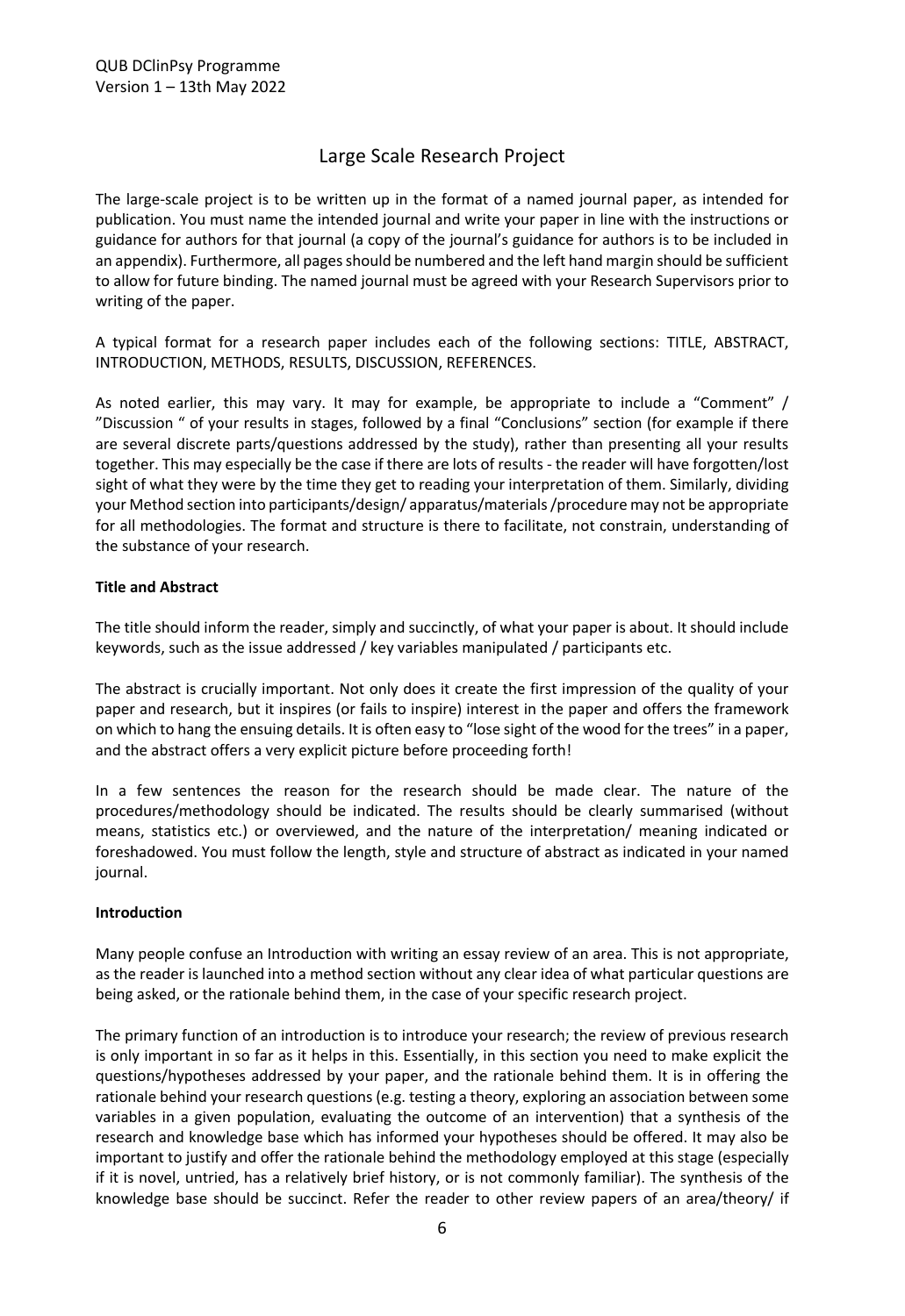necessary and only review and critique those parts of the knowledge base which are specifically pertinent to your project.

#### **Method**

The method section tells the reader how you actually examined/tested the questions addressed by your paper. It essentially serves two purposes. Firstly, it allows the reader to judge whether, and to what degree, the results and conclusions reached are valid, or whether they need to be tempered by some limitations in methodology. Secondly, the method section should provide enough information to allow a replication of the study. In addition to these considerations, any ethical issues may also need to be delineated in this section. The method section often varies in structure, but should include information on the following:

i Participants - sex, age, educational/social/marital status, inclusion and exclusion criteria, method of recruitment, informed consent etc.

ii Material/Apparatus - questionnaires used (describe nature of, reliability, validity etc. but put actual questionnaires in an appendix), equipment (make and model etc.), interview schedule (in appendix)

iii Design - some examination of design used - qualitative, quantitative, control (e.g. pre-post; waiting list control; comparative treatment etc.) dependent and independent variables, how subjects assigned to groups, the type of analysis conducted on the data may be relevant here, and should logically follow from your study design

iv Procedures - usually a chronological account of what actually happened from the beginning to end of a data collection session (paraphrase precise instructions unless of particular importance). Ethical issues and how you have considered and addressed them should be integrated here naming the research ethics committee giving approval. (Copies of letters of approval from research ethics committees need to be placed in an appendix in your research portfolio).

This section may not need to be structured according to these particular subsections - it all depends on your particular design, although some sub-sectioning can facilitate comprehension. Refer to the guidelines for authors from your named journal for further information.

#### **Results**

If there are many results and analyses to present, then it may be helpful to subsection this part of your paper (perhaps along the lines of the main questions/hypotheses addressed by each subsection). The main thing to bear in mind is that the structure is there to facilitate comprehension, and you should not feel bound by a traditional and rigid structure. Let the content dictate the structure, not vice versa. Further, specific requirements may be imposed by your named journal.

Use tables, graphs and figures where appropriate. Your text should highlight important aspects of the tables/figures, but not replicate information already therein. In this section especially, the reader can get "lost" (especially if there is a multitude of results to present), so be very clear, explicit and succinct. Presentation of results does not need to mirror the procedural order of the research, and are best presented in order of importance, in terms of outcome or questions addressed.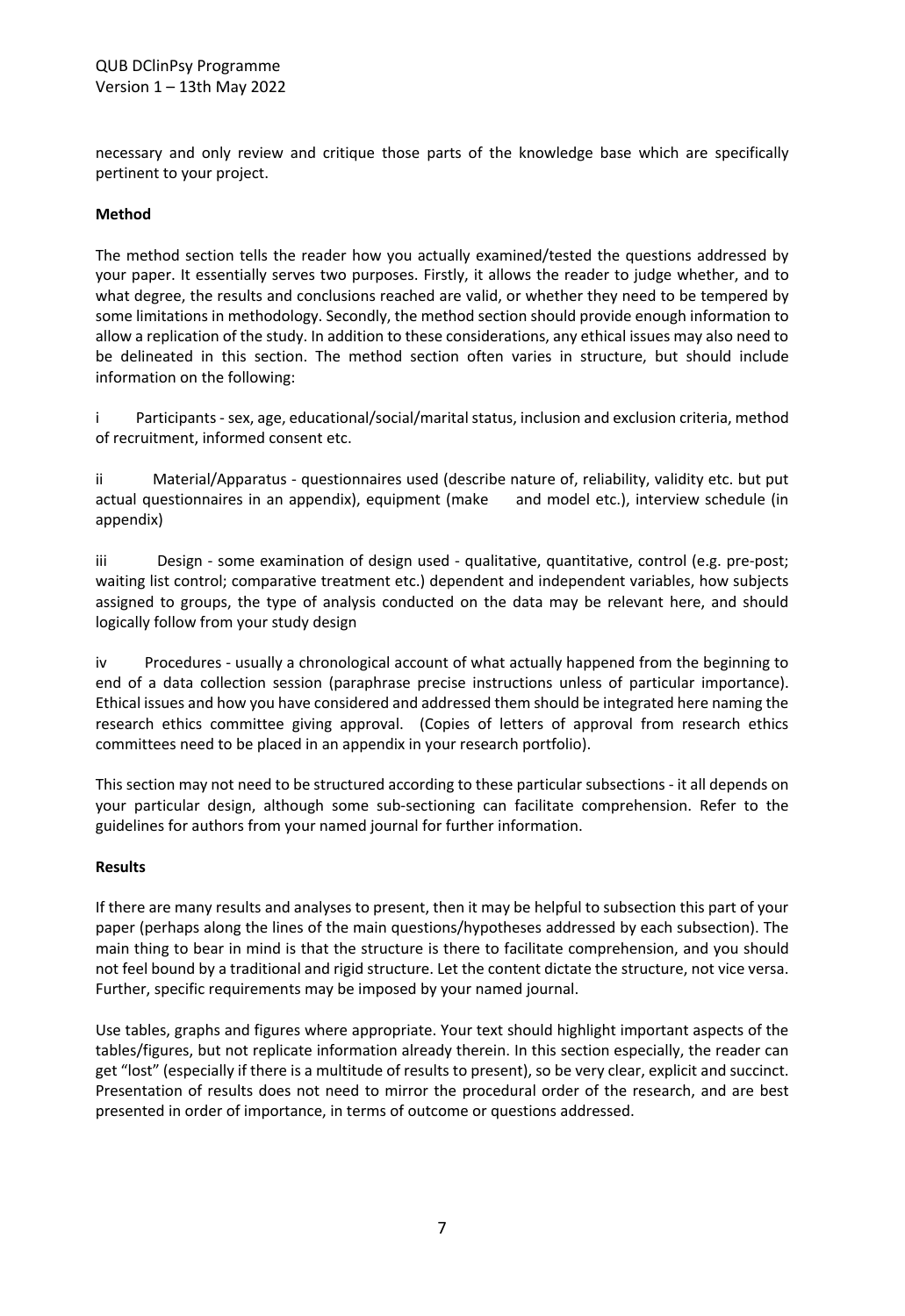#### **Quantitative Analyses**

You should check the assumptions underlying any statistical tests you intend to use and have available the evidence to demonstrate that these assumptions were met. When reporting the results of a statistical test you should report: the test value (t, F, r, etc); the degrees of freedom (df), where appropriate; the significance (p) value; and the effect size. When statistical tests are conducted it is not sufficient to present only the probability (statistical significance) values and you should not rely solely on these values when interpreting the results of the analyses. Rather, attention must also be paid to effect sizes. The effect size should assist you in making sense of the clinical significance of your findings in addition to the statistical significance. You should also consider the possible effect of multiple testing and whether some correction (such as the Bonferroni correction) should be applied.

#### **Qualitative Analyses**

When dealing with qualitative data, the research findings are sometimes presented in conjunction with a discussion of these findings. In most qualitative analysis, the interpretation and discussion of the data is an integral part of the analysis. To separate these for the purposes of conforming to a report style more suited to quantitative analysis is pointless and could result in some loss of the richness of the information provided. In qualitative papers, interpretation of the findings is usually supported by direct quotes from participants. Participants are normally given pseudonyms to protect their anonymity but to allow quotes from the same individual to be identified.

The analysis of qualitative data is tied to the study design. Data analysis should be informed by the theoretical approach in the same way as the data collection, thereby ensuring a consistent approach to addressing the aim of the study. Therefore, to some extent, the data analysis procedure will be determined by the specific method chosen. Nevertheless, there are some general principles that apply.

The data analysis procedure should be transparent and, in particular, the process by which the data was reduced to themes/categories and conclusions should be made explicit. There should be examples of data that led to certain conclusions and examples that help to illustrate the analytic process, to evidence that conclusions are grounded in the data. During the analysis process it is important to continue the process of reflexion on how the conclusions are influenced by personal assumptions and biases, with a view to ensuring, among other things, that premature analytical closure is avoided. This occurs when you notice patterns in the data at an early stage in the analysis process and then interpret subsequent data in a way that fits with these early interpretations. Remember that the point of qualitative research is not to summarise individuals' responses into an average but to represent the diversity and complexity of responses in a digestible format.

#### **Discussion**

This section may follow the order of the results, or perhaps more preferably, address each of the questions/issues posed in your introduction, drawing from the results as appropriate. Essentially, you will want to highlight results found, interpret their meaning in the light of the questions addressed, and raise any qualifications to these conclusions if appropriate (e.g. with reference to limitations in methodology). It is often useful to "follow on" from your own research re. implications for practice or future research, but avoid the temptation to go beyond your data and get drawn into a grandiose treatise on "how things now should be".

Avoid getting caught up in convoluted and spurious explanations or discussion. If results go counter to your hypothesis, don't necessarily try to knock them down or rationalise them away. It may be pertinent to reformulate (as in clinical practice) and rethink the focus of your discussions (it may even be well worth doing some extra review of the literature at this stage).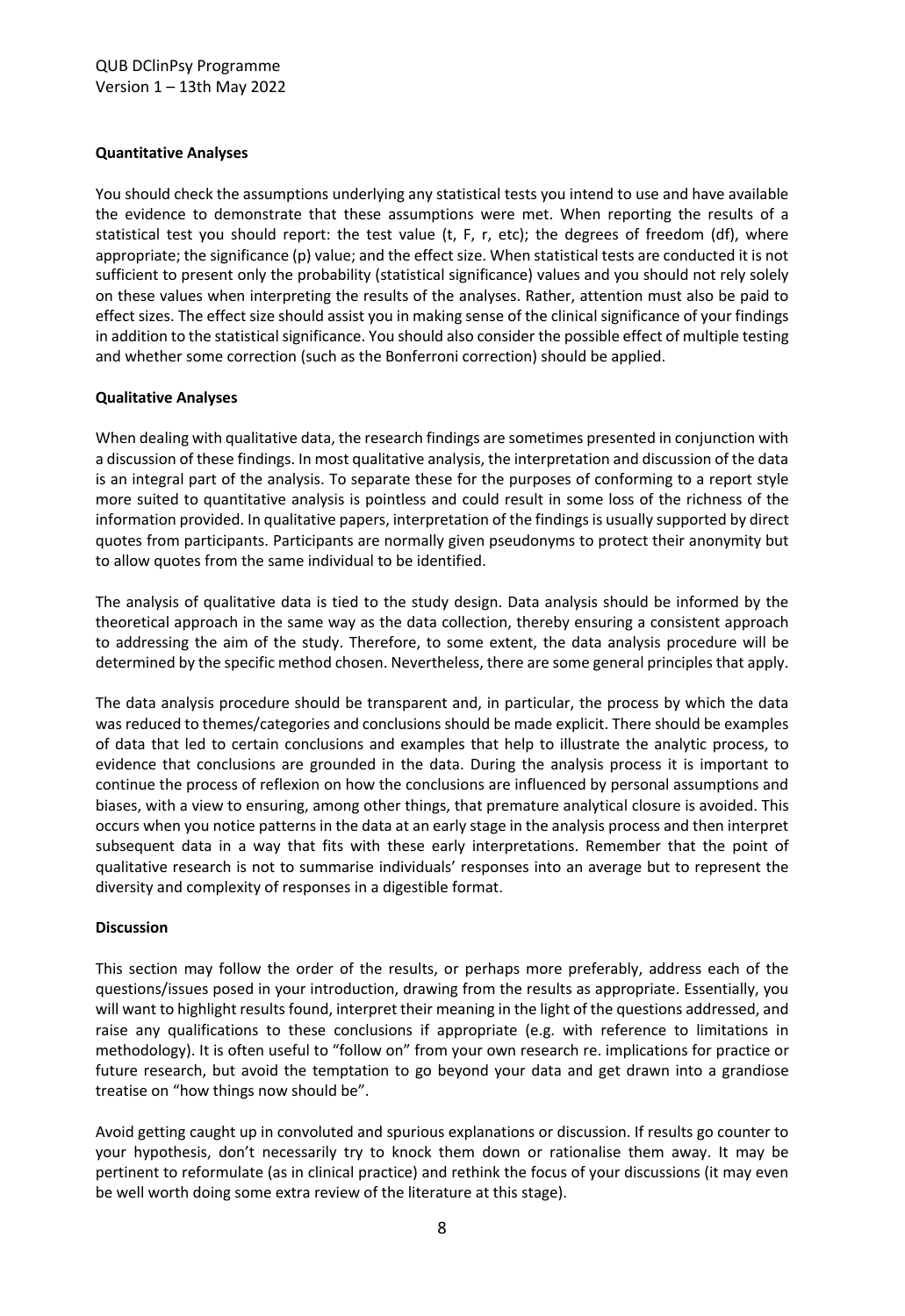Do not devote a large portion of your discussion section to highlighting limitations in the study. It is appropriate to discuss how the design of your study might limit generalisations of the findings or might explain contrary findings to previous research. However, highlighting shortcomings in your design because of lack of forward thinking is not appropriate for the discussion section of the "paper" and should be included in the reflective appendix as appropriate.

#### **References**

The organisation, citing and listing of references should follow the guidance for authors in your named journal.

#### **Appendices**

The following appendices should be included:

- A technical appendix for the Extended Literature Review if required.
- A technical appendix for the Large Scale Research Project, which contains statistical analyses and methodological procedures too detailed for a paper format. This may be especially pertinent when procedures are novel or too involved (e.g. some qualitative procedures) to be discussed in the paper, but which provide important information for trainee evaluation purposes.
- A succinct reflective appendix which reflects on the skills and experiences accrued in the course of the Large Scale Research Project should be included (e.g. own thoughts about strengths and weaknesses of the methodology in this context, personal strengths and weaknesses, appraisal of developmental research competencies in context, any ethical issues raised, implications for personal future research etc.).
- A poster presentation detailing key information about the Large Scale Research Project. This should include the title, the trainee's name and the names of the supervisors. The poster can be structured using the following headings: INTRODUCTION, METHODS, RESULTS, DISCUSSION, KEY REFERENCES. Trainees will have the opportunity to present their posters at the annual DCPNI conference. The poster should be created using MS PowerPoint. It should be saved as an image file and be copied and pasted into the thesis document. The following resources will be helpful for creating the poster: https://www.qub.ac.uk/directorates/sgc/learning/FileStore/Filetoupload,628278,en.pdf https://blogs.qub.ac.uk/digiknow/2022/03/14/creating-posters-in-powerpoint/
- A copy of the instructions for authors from the named journal for the Extended Literature Review.
- A copy of the instructions for authors from the named journal for the Large Scale Research Project.
- A copy of the approval of the research governance and ethics applications.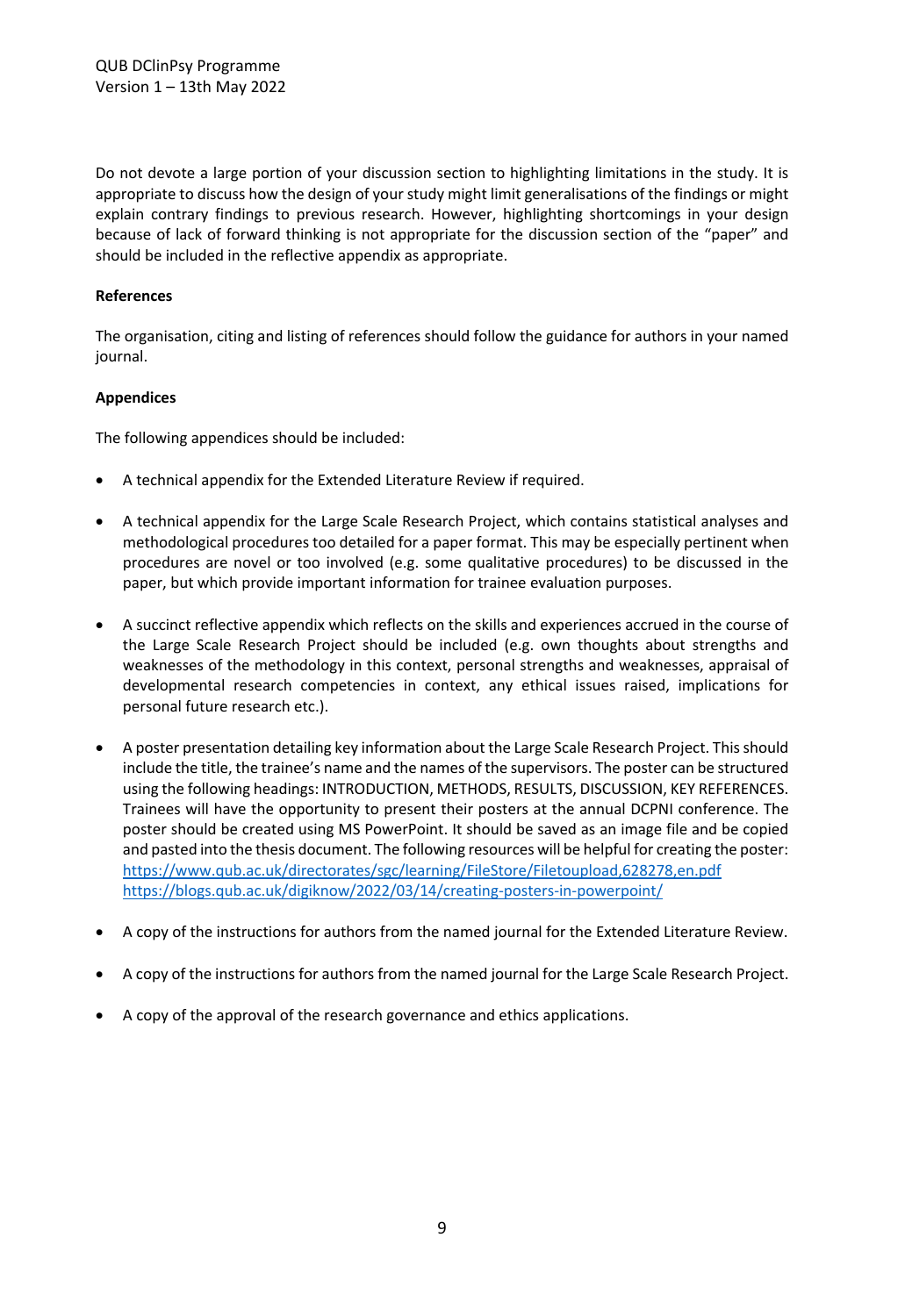## **Submission and Viva Voce Assessment**

It is anticipated that most DClinPsy viva examinations will take place in June, it is hoped that this will ensure that trainees have sufficient time to complete the programme along with any corrections (if applicable) prior to the end of the training contract. If after discussion with their supervisors, the trainee is of the opinion that they will not be ready by the submission date, a later viva can be arranged. A later viva cannot guarantee completion of the programme prior to the end of training contract.

#### **Before submission**

Trainees will need to complete the 'Intention to submit' form on QSIS at least three months in advance of the viva, the trainee should email dclinpsy@qub.ac.uk when they have done this. The course team will then complete nomination of examiners so the exams office can accept the trainee's thesis. The title of the thesis must match the title given in the intention to submit. This title should be agreed in advance with the research supervisors.

The trainee will submit the draft thesis to the DClinPsy admin team who will upload the draft to a University-recognised similarity checking service (such as Turnitin). A report will be generated and used for feedback purposes, prior to the submission of the thesis.

Prior to submitting a thesis, trainees must sign a statement that:

i. The thesis is not one for which a degree has been or will be conferred by any other university or institution (unless otherwise permitted under an approved collaborative research degree agreement).

ii. The thesis is not one for which a degree has already been conferred by this University.

iii. The work for the thesis is the trainee's own and that, where material submitted by the trainee for another degree or work undertaken by the trainee as part of a research group has been incorporated into the thesis, the extent of the work thus incorporated has been clearly indicated.

iv. The composition of the thesis is the trainee's own work.

#### **Submitting The Thesis**

Pre-viva submissions continue to be electronic. Details of the process are available here:

https://www.qub.ac.uk/directorates/sgc/srecords/Examinations/Postgraduate-Research/SubmissionProcess/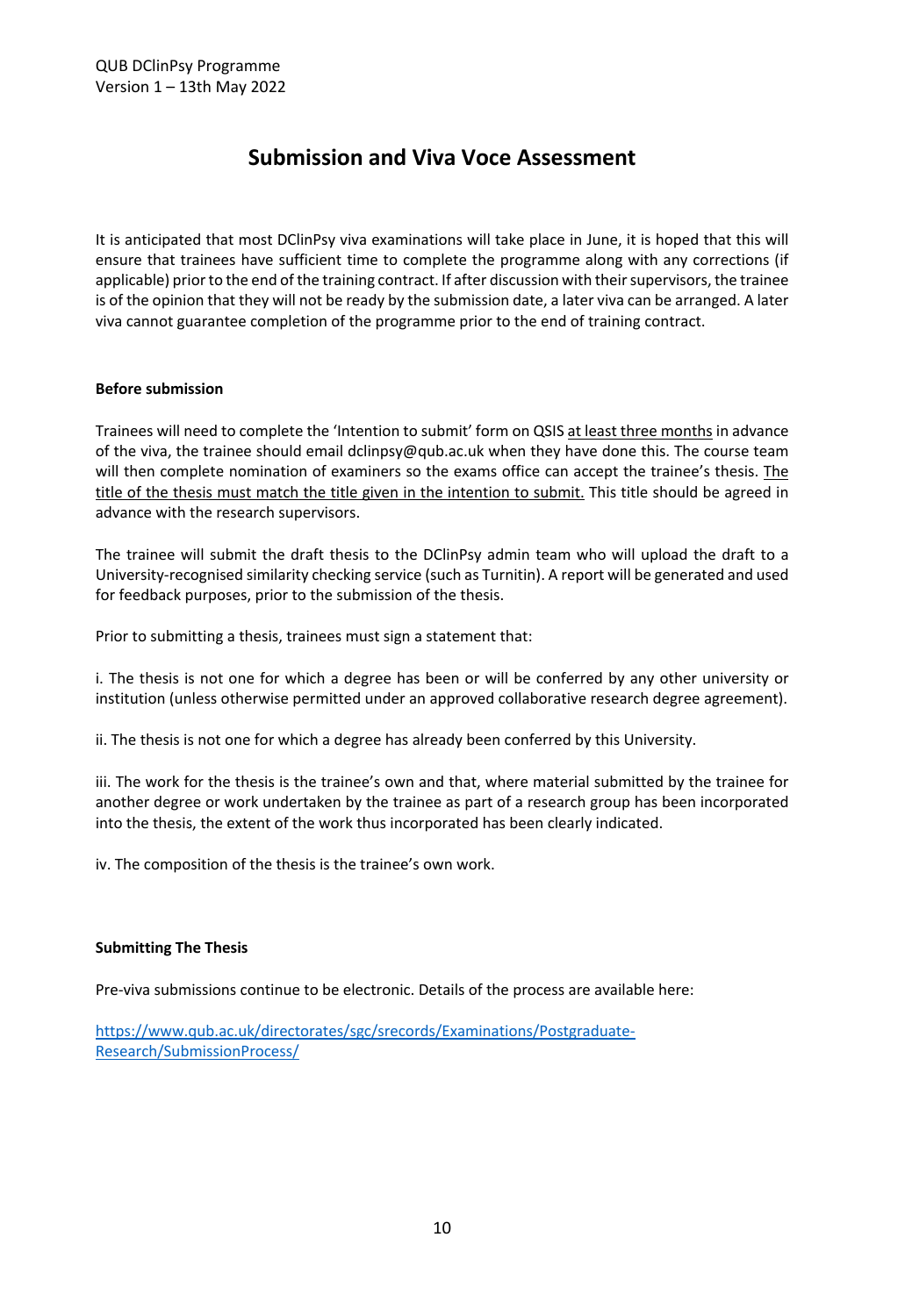#### **The Examination Process**

There shall be two examiners, one internal and one external examiner. The internal examiner shall be appointed from amongst the current professors, readers, senior lecturers or lecturers (but not lecturers on probation) of the University.

The examiners shall each prepare an independent report on the thesis before the oral examination.

There shall be an oral examination attended by the internal and external examiners and independently convened by an independent Chair.

The trainee may not communicate with the examiners about the thesis before the oral examination.

At the end of the examination, the trainee (and their supervisor if present) will be asked to withdraw while the examiners reach their decision. In normal circumstances, the examiners will then ask the trainee to return to the examination room and will provide an informal and verbal indication of their performance in the viva.

Trainees will then be informed in writing of the final decisions made by the examiners. The examiners, via the School, will prepare a joint report which includes one of the following decisions regarding the outcome of the viva:

i. The Doctoral degree be awarded as the thesis stands.

ii. The Doctoral degree be awarded subject to corrections\* being made to the thesis that must be completed within three months.

iii. The Doctoral degree be awarded subject to corrections being made to the thesis that must be completed within six months.

iv. The thesis be revised and re-submitted for the Doctoral degree at a later date. Trainees are only permitted to revise and re-submit a thesis once, not counting corrections outlined in ii or iii above. When making this decision, examiners may also propose one of v, vi, or vii below as a possible alternative. The trainee must confirm the preferred option.

v. A Master's degree be awarded as the thesis stands.

vi. A Master's degree be awarded subject to corrections being made to the thesis that must be completed within three months.

vii. A Master's degree be awarded subject to corrections being made to the thesis that must be completed within six months.

viii. The thesis be revised and submitted for a Master's degree at a later date.

ix. No degree be awarded.